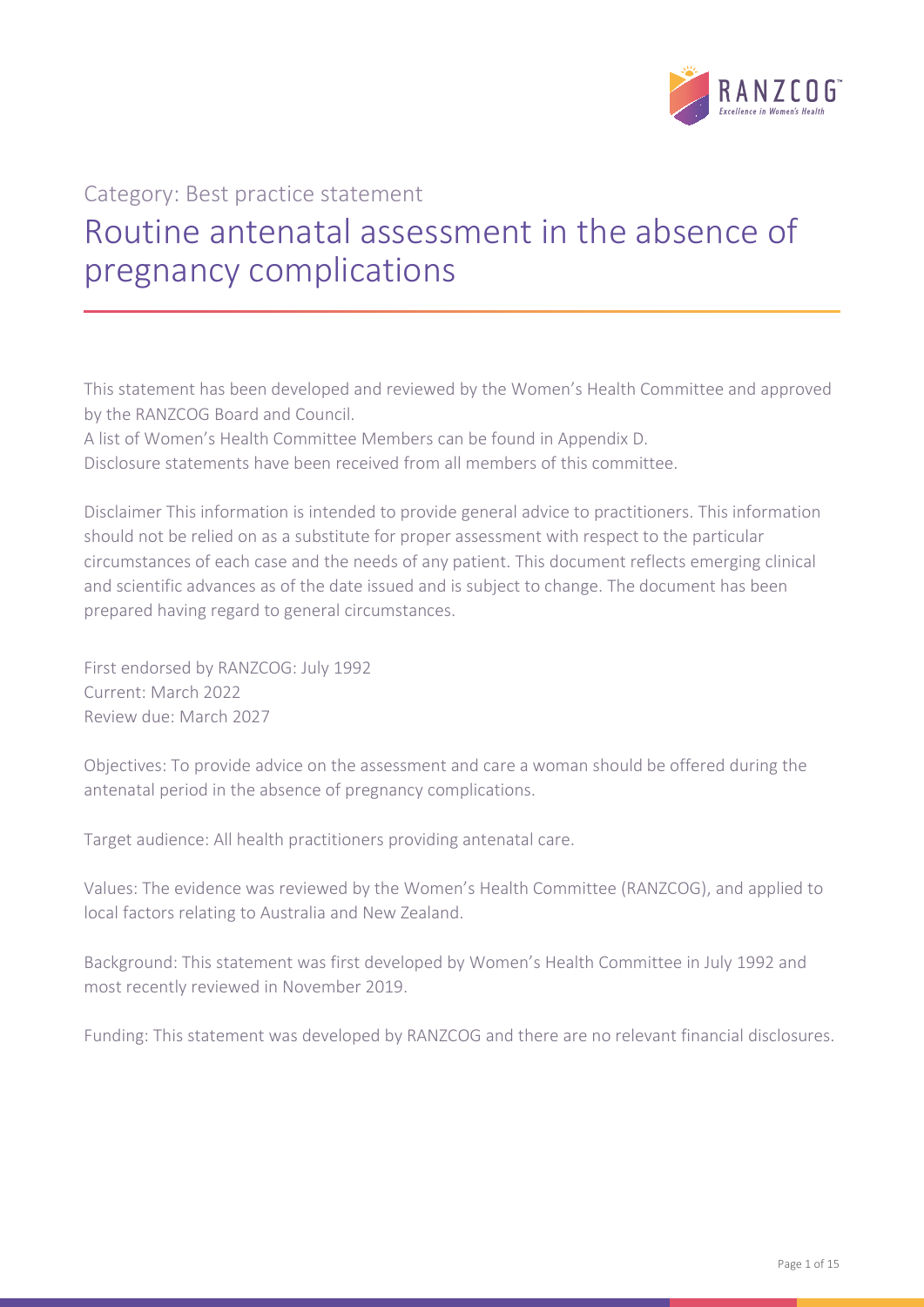

# Contents

| 1. |       |  |  |  |  |  |
|----|-------|--|--|--|--|--|
| 2. |       |  |  |  |  |  |
| 3. |       |  |  |  |  |  |
|    | 3.1   |  |  |  |  |  |
|    | 3.1.1 |  |  |  |  |  |
|    | 3.1.2 |  |  |  |  |  |
|    | 3.1.3 |  |  |  |  |  |
|    | 3.2   |  |  |  |  |  |
|    | 3.2.1 |  |  |  |  |  |
|    | 3.2.2 |  |  |  |  |  |
|    | 33    |  |  |  |  |  |
| 4. |       |  |  |  |  |  |
| 5. |       |  |  |  |  |  |
| 6. |       |  |  |  |  |  |
|    |       |  |  |  |  |  |
|    |       |  |  |  |  |  |
|    |       |  |  |  |  |  |
|    |       |  |  |  |  |  |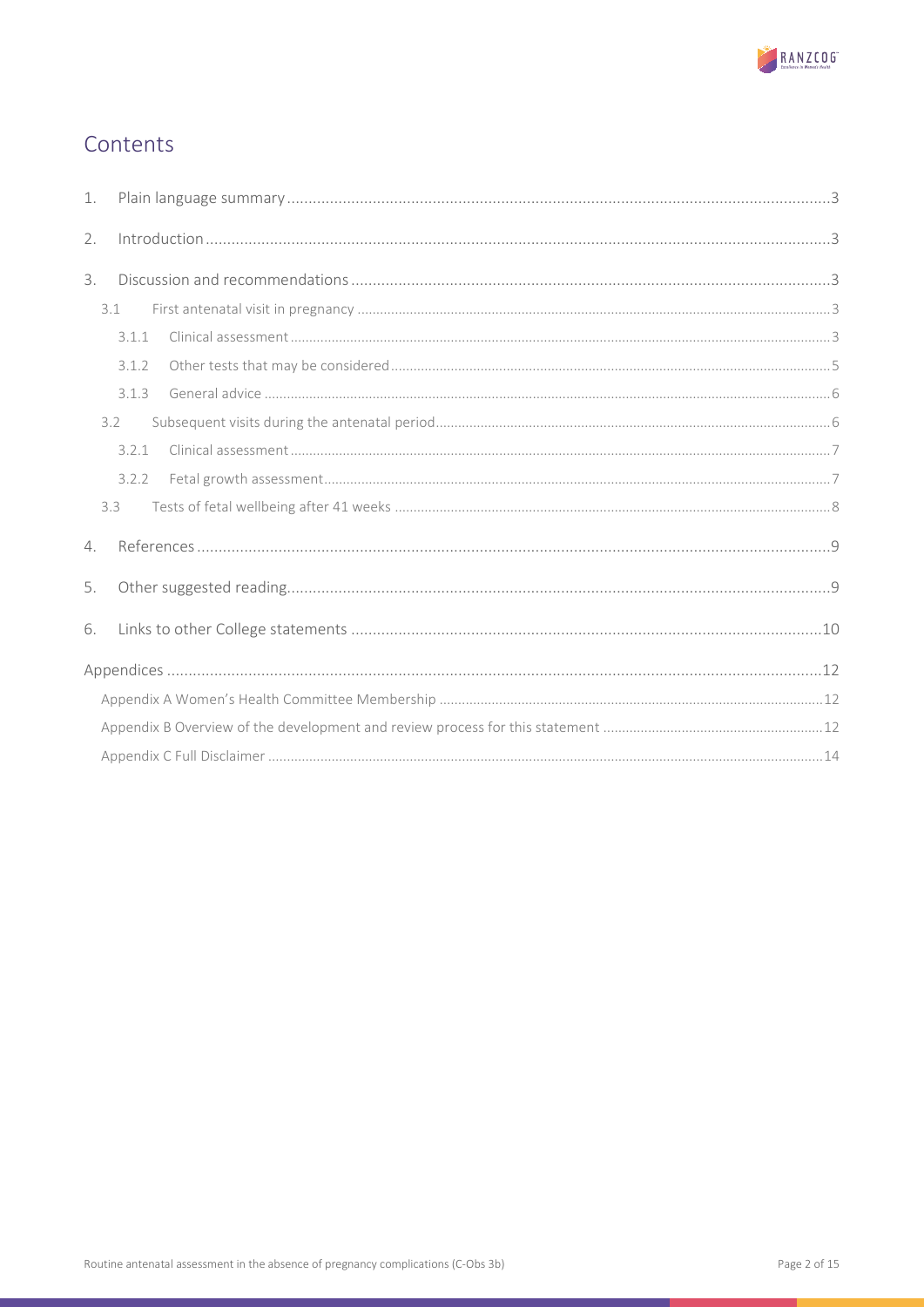

# <span id="page-2-0"></span>1. Plain language summary

Regular antenatal care is a key component of a healthy pregnancy and provides an opportunity to receive information, support and advice about pregnancy that suit a woman's individual needs. Care should ensure a woman-centred approach that acknowledges pregnancy and childbirth as a normal life stage. Regular antenatal care improves pregnancy outcomes for mother and baby by identifying potential problems early. During antenatal appointments, the doctor or midwife will discuss available screening tests and arrange these as required.

# <span id="page-2-1"></span>2. Introduction

A woman's health during her pregnancy is critical to the outcome of the pregnancy and may have a lifelong impact on her baby's health.

# <span id="page-2-2"></span>3. Discussion and recommendations

# <span id="page-2-3"></span>3.1 First antenatal visit in pregnancy

All women should be advised to attend a health professional capable of assessing maternal and fetal risk by 10 weeks of pregnancy with a view to:

- 1. Confirming pregnancy and establishing the best estimate of gestational age and due date. Where gestational age is uncertain a dating ultrasound may be performed or organised. If the pregnancy is lowrisk there is no need for an ultrasound before 12 weeks'.
- 2. A comprehensive clinical and psycho-social assessment in order to determine any conditions or circumstances that may be of relevance to the pregnancy; with a view to planning the management and optimising these conditions; and
- 3. Obtaining general advice regarding common issues of concern in early pregnancy.
- 4. Determine the schedule for antenatal visits based on the individual woman's needs. For a nulliparous woman without complications, a schedule of ten visits should be adequate.

# <span id="page-2-4"></span>3.1.1 Clinical assessment

A careful medical history and appropriate clinical examination should be undertaken. Height and weight should be measured, and BMI calculated.

The following investigations are recommended (in the absence of specific complications):

# *Full blood examination*

Particular note should be taken of the haemoglobin level (anaemia), mean corpuscular volume (MCV)(thalassemia or iron deficiency) and platelet count (thrombocytopenia).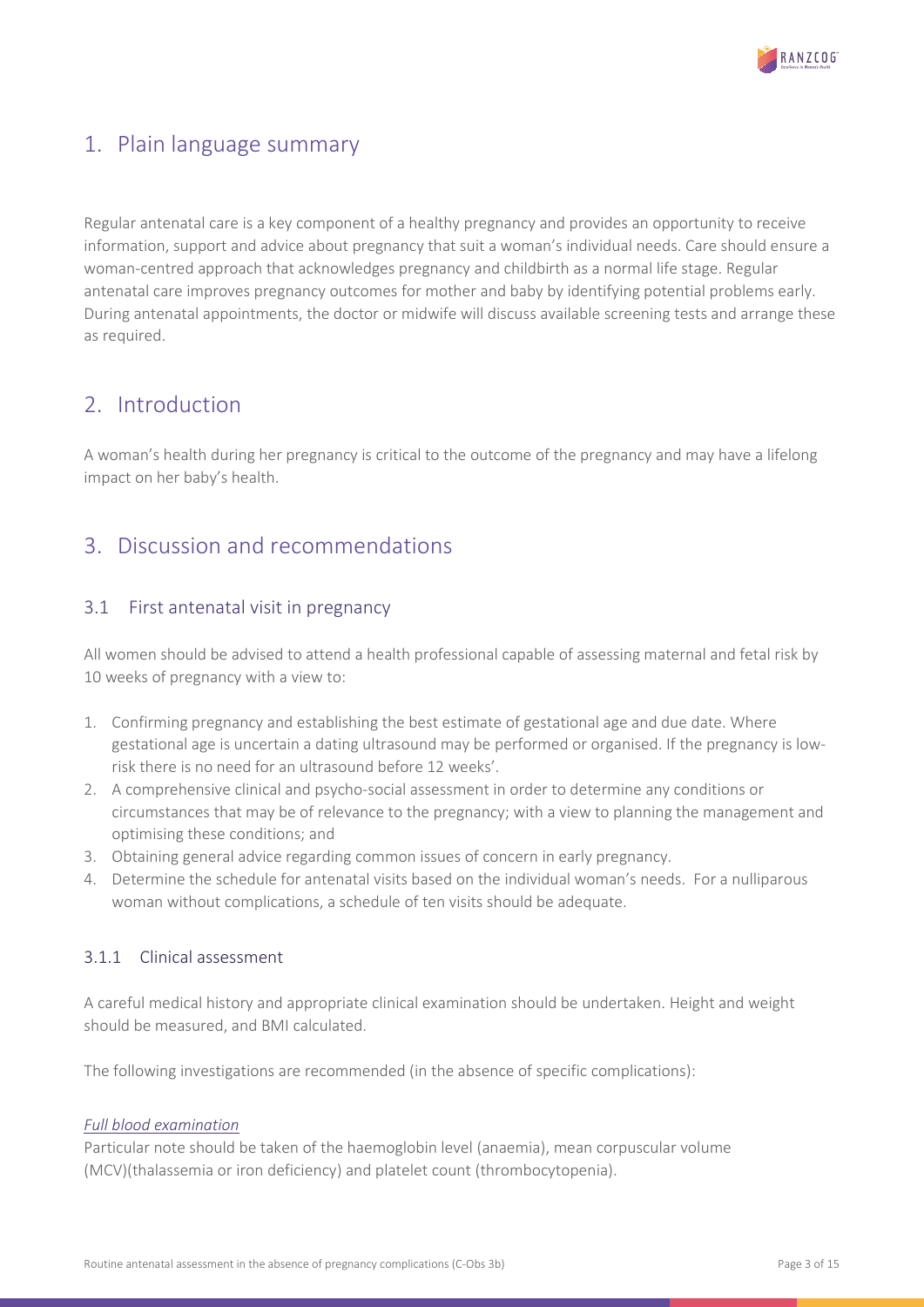

# *Blood group and antibody screen*

Where the blood group has already been performed it does not need to be repeated. However, the antibody screen should be repeated at the beginning of each pregnancy.

#### *Rubella antibody status*

All women should have their rubella antibody titre measured for each pregnancy. Although the past antibodies titres from a previous pregnancy screens may have been used to exclude a further antenatal test, there is evidence that levels may decline, particularly following immunization as compared to natural infection.

# *Syphilis serology*

Routine syphilis testing is recommended at the first antenatal contact<sup>1,2</sup>. Syphilis testing should be performed by screening with a specific treponema pallidum assay, for example, Treponema pallidum haemagglutination assay (TPHA) or the Treponema pallidum particle agglutination assay (TPPA). The non-specific Treponema pallidum assays, such as the rapid plasma regain (RPR) or Veneral Diseases Reference Laboratory (VDRL) tests, although cheaper, are less likely to pick up latent infection.

# *Midstream urine*

Biochemical analysis and culture to identify asymptomatic bacteriuria.

#### *Chlamydia and Gonorrhoea*

Selective testing for Chlamydia and Gonorrhoea should be considered for those with known risk factors or who may be at increased risk according to local prevalence and for pregnant women younger than 30 years. In areas of high prevalence repeat testing may be required<sup>1</sup>. These infections are a modifiable risk factor for spontaneous pre-term birth and untreated may cause neonatal and maternal complications postpartum.

# *HIV*

Before instituting screening for any viral infection in pregnancy, it is imperative that the woman is provided with appropriate counselling as to the limitations of screening for viral infections in pregnancy and the implications of both positive and negative findings. All pregnant women should be recommended to have HIV screening at the first antenatal visit.

# *Hepatitis B serology*

All pregnant women should be recommended to have Hepatitis B screening in pregnancy. Women found to be chronic carriers of Hepatitis B, should have an assessment of their viral replicative status (i.e. HBV DNA level and HBe antigen status) and liver function performed, and be referred for specialist support. Hepatitis C serology

Serological screening for Hepatitis C may be offered according to risk factors or universally, depending on local health jurisdiction policies. Women who are known to be Hepatitis C antibody positive should have liver function tests performed and an assessment of their viral load (Hepatitis C RNA PCR).<sup>3</sup> Consider referral to an appropriate specialist for counselling and planning postnatal follow up.

#### *Varicella*

Women booking for antenatal care should be asked about previous chickenpox/shingles infection.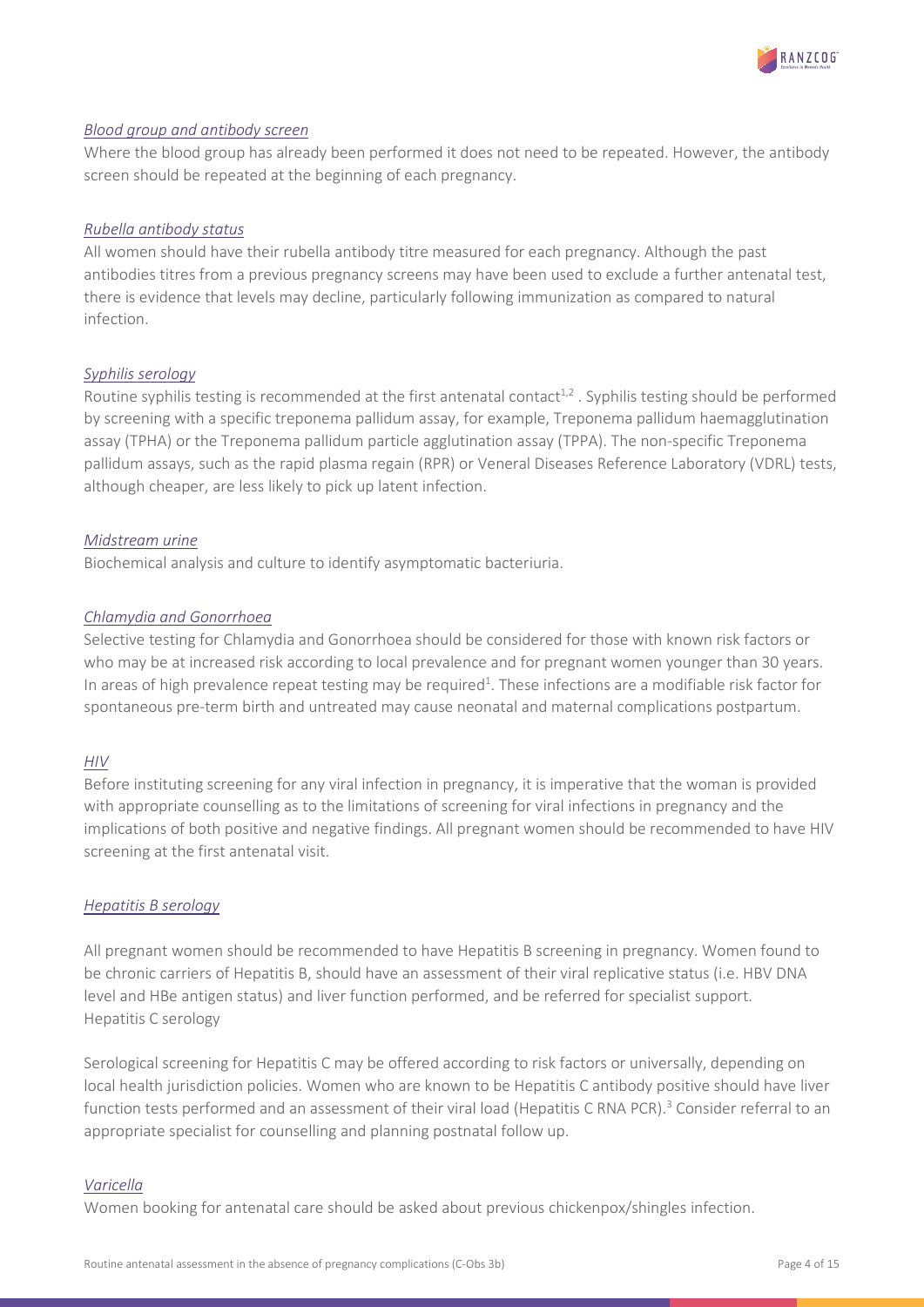Women who have not had chickenpox, or are known to be seronegative for chickenpox, should be advised to avoid contact with chickenpox and shingles during pregnancy and to inform healthcare workers of a potential exposure without delay.

# *Cervical screening*

If a patient is due for screening, screening can be carried out safely at any time provided the correct equipment is used according to the National Cervical Screening Program. Refe[r to Cancer Council Australia](https://www.cancer.org.au/clinical-guidelines/cervical-cancer-screening/screening-in-pregnancy/?title=Clinical_question:Screening_in_pregnancy)  [Cervical Screening Guidelines](https://www.cancer.org.au/clinical-guidelines/cervical-cancer-screening/screening-in-pregnancy/?title=Clinical_question:Screening_in_pregnancy)

# *Screening for chromosomal conditions*

Refer to College Statement [Prenatal Screening and Diagnosis of Chromosomal and Genetic Conditions in the](https://ranzcog.edu.au/RANZCOG_SITE/media/RANZCOG-MEDIA/Women%27s%20Health/Statement%20and%20guidelines/Clinical-Obstetrics/Prenatal-screening_1.pdf?ext=.pdf)  [Fetus in Pregnancy \(C-Obs 59\).](https://ranzcog.edu.au/RANZCOG_SITE/media/RANZCOG-MEDIA/Women%27s%20Health/Statement%20and%20guidelines/Clinical-Obstetrics/Prenatal-screening_1.pdf?ext=.pdf)

# *Carrier Screening*

Refer to College Statement [Genetic Carrier Screening \(C-Obs 63\)](https://ranzcog.edu.au/RANZCOG_SITE/media/RANZCOG-MEDIA/Women%27s%20Health/Statement%20and%20guidelines/Clinical-Obstetrics/Genetic-carrier-screening(C-Obs-63)New-March-2019_1.pdf?ext=.pdf)

# <span id="page-4-0"></span>3.1.2 Other tests that may be considered

# *Screening for haemoglobinopathies*

Each region should have a defined policy for screening for haemoglobinopathies, taking into account the ethnicity of the local antenatal population. As a minimum, all women should be screened with mean corpuscular volume (MCV), provided in the full blood examination. Specific haemoglobinopathy evaluation with hemoglobin electrophoresis (HbEPG) or high-performance liquid chromatography (HPLC) and exclusion of iron deficiency (ferritin level) should be performed in the event of low MCV. DNA analysis for alphathalassaemia may be considered if clinically indicated. Full assessment of fetal risk requires investigation of the partner (father of the baby).

# *Vitamin D*

Do not test Vitamin D levels in pregnancy as part of routine pregnancy screening, regardless of maternal risk factors.

Refer to College Statement [Vitamin and Mineral Supplementation in Pregnancy \(C-Obs 25\)](https://ranzcog.edu.au/RANZCOG_SITE/media/RANZCOG-MEDIA/Women%27s%20Health/Statement%20and%20guidelines/Clinical-Obstetrics/Vitamin-and-mineral-supplementation-in-pregnancy-(C-Obs-25).pdf?ext=.pdf) for further information.

# *Cytomegalovirus (CMV)*

Routine serological screening for CMV infection in pregnancy is not recommended. Early pregnancy screening with CMV IgG may be considered for women who come into frequent contact with large numbers of very young children (eg child care workers).

For more detail including advice to help women minimise the chance of acquiring CMV from an infected child refer to College Statement [Prevention of Congenital Cytomegalovirus \(CMV\) Infection guideline \(C-Obs 64\).](https://ranzcog.edu.au/RANZCOG_SITE/media/RANZCOG-MEDIA/Women%27s%20Health/Statement%20and%20guidelines/Clinical-Obstetrics/Prevention-of-congenital-cytomeglovirus(CMV)infection-(C-Obs-64)-New-Statement-March-2019-Amended.pdf?ext=.pdf)

# *Toxoplasmosis*

Routine serological screening for toxoplasmosis infection in pregnancy is not recommended.

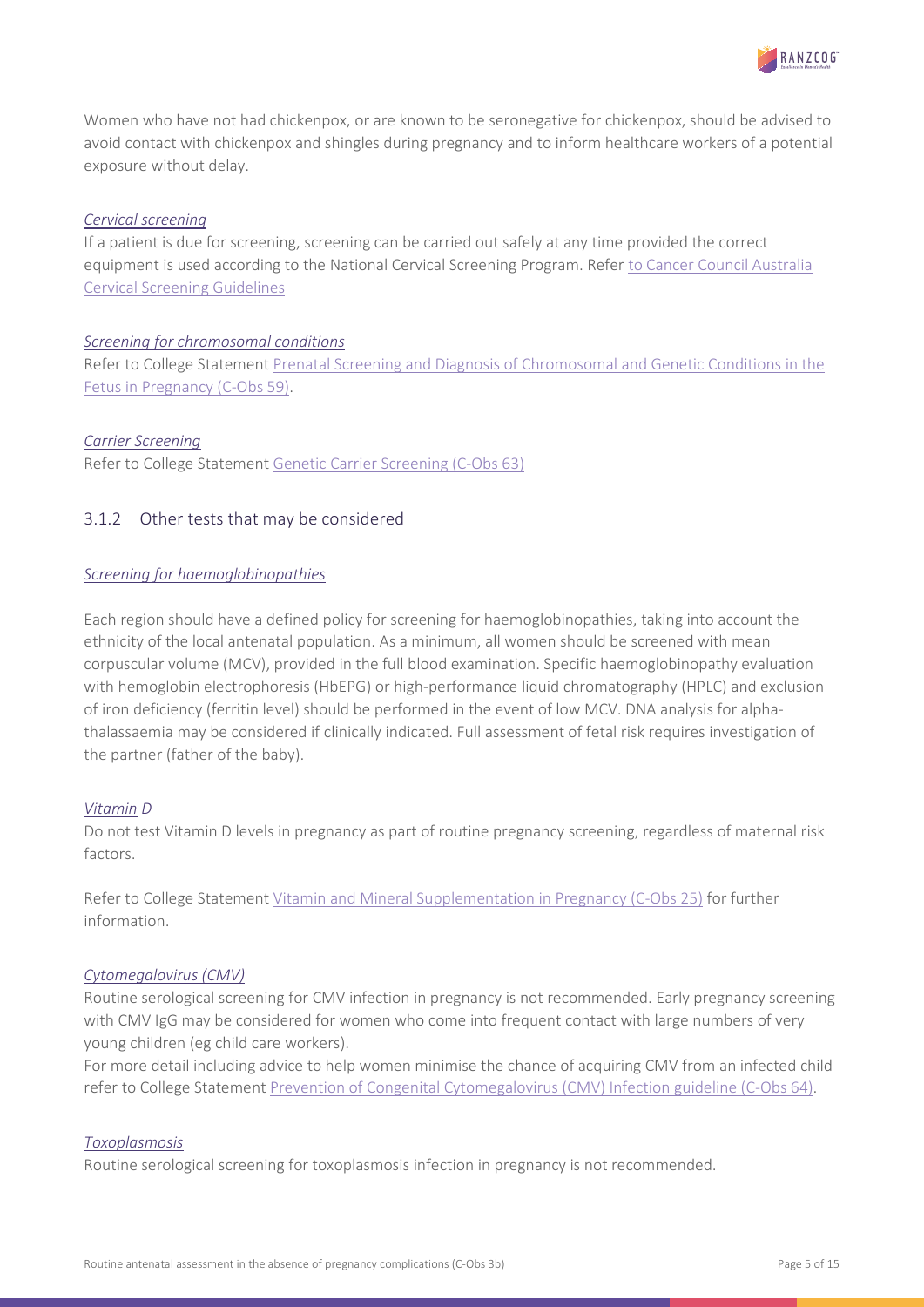

# *TSH*

Do not routinely test pregnant women for thyroid dysfunction. Screening for thyroid dysfunction to be considered for at risk groups. Refer to College Statement [Subclinical hypothyroidism and](https://ranzcog.edu.au/RANZCOG_SITE/media/RANZCOG-MEDIA/Women%27s%20Health/Statement%20and%20guidelines/Clinical-Obstetrics/Subclinical-hypothyroidism-and-hypothyroidism-in-pregnancy-(C-Obs-46)-Mar18.pdf?ext=.pdf) hypothyroidism in [pregnancy \(C-Obs 46\).](https://ranzcog.edu.au/RANZCOG_SITE/media/RANZCOG-MEDIA/Women%27s%20Health/Statement%20and%20guidelines/Clinical-Obstetrics/Subclinical-hypothyroidism-and-hypothyroidism-in-pregnancy-(C-Obs-46)-Mar18.pdf?ext=.pdf)

# *Maternal Mental Health Screening*

Depression is a common and serious issue in pregnancy and the postnatal period. Antenatal assessment should include an assessment of the mental health of the woman using the approach supported in your jurisdiction. In Australia this will generally be the Edinburgh Postnatal Depression Scale (EPDS). Further assessment of psychosocial risk assessment using a validated tool such as Antenatal Risk Questionnaire (ANRQ). Refer to College statement on [Mental Health Care in the Perinatal Period \(C-Obs 48\)](https://ranzcog.edu.au/RANZCOG_SITE/media/RANZCOG-MEDIA/Women%27s%20Health/Statement%20and%20guidelines/Clinical-Obstetrics/Mental-health-care-in-the-perinatal-period-(C-Obs-48).pdf?ext=.pdf)

# *Family Violence*

It should be explained to all women that asking about family violence is a routine part of antenatal care. This should be done when the woman is alone, utilising the screening tool used in your jurisdiction. Women found to be at risk of family violence should be referred to an appropriate professional.

# <span id="page-5-0"></span>3.1.3 General advice

All women in early pregnancy should be informed with respect to:

- Potential teratogens (medications, alcohol, high dose X-rays etc);
- Lifestyle advice which should include cessation of cigarette smoking, alcohol and other recreational drug use, dietary precautions in pregnancy, dietary advice to achieve optimal gestational weight gain in pregnancy according to BMI, exercise in pregnancy, work and travel precautions;
- Influenza and pertussis vaccination recommendations;
- Vitamin and mineral supplementation; see College Statement (C-Obs 25) Vitamin and Mineral Supplementation in Pregnancy through link below;
- Model of care, expected visit frequency, place of booking for confinement, expected costs for both pregnancy and confinement where relevant;
- Prevention of CMV, and other teratogenic, infections;
- Antenatal education options.

# <span id="page-5-1"></span>3.2 Subsequent visits during the antenatal period

All women should be advised to attend with a view to:

- Taking a proactive approach to preventive measures that optimise pregnancy and birthing outcomes;
- Obtaining advice that will assist the woman in preparation for labour, birth and the early puerperium;
- Ongoing assessment and treatment of any particular conditions or circumstances of relevance to the pregnancy;
- Obtaining general advice regarding common issues of concern in pregnancy.
- Being advised to sleep on their side from 28 weeks of pregnancy. Refer to
- https://www.stillbirthcre.org.au/safer-baby-bundle/
- https://www.sleeponside.org.nz/
- Having a labour and birth discussion by 36 weeks regarding mode of delivery, analgesia etc.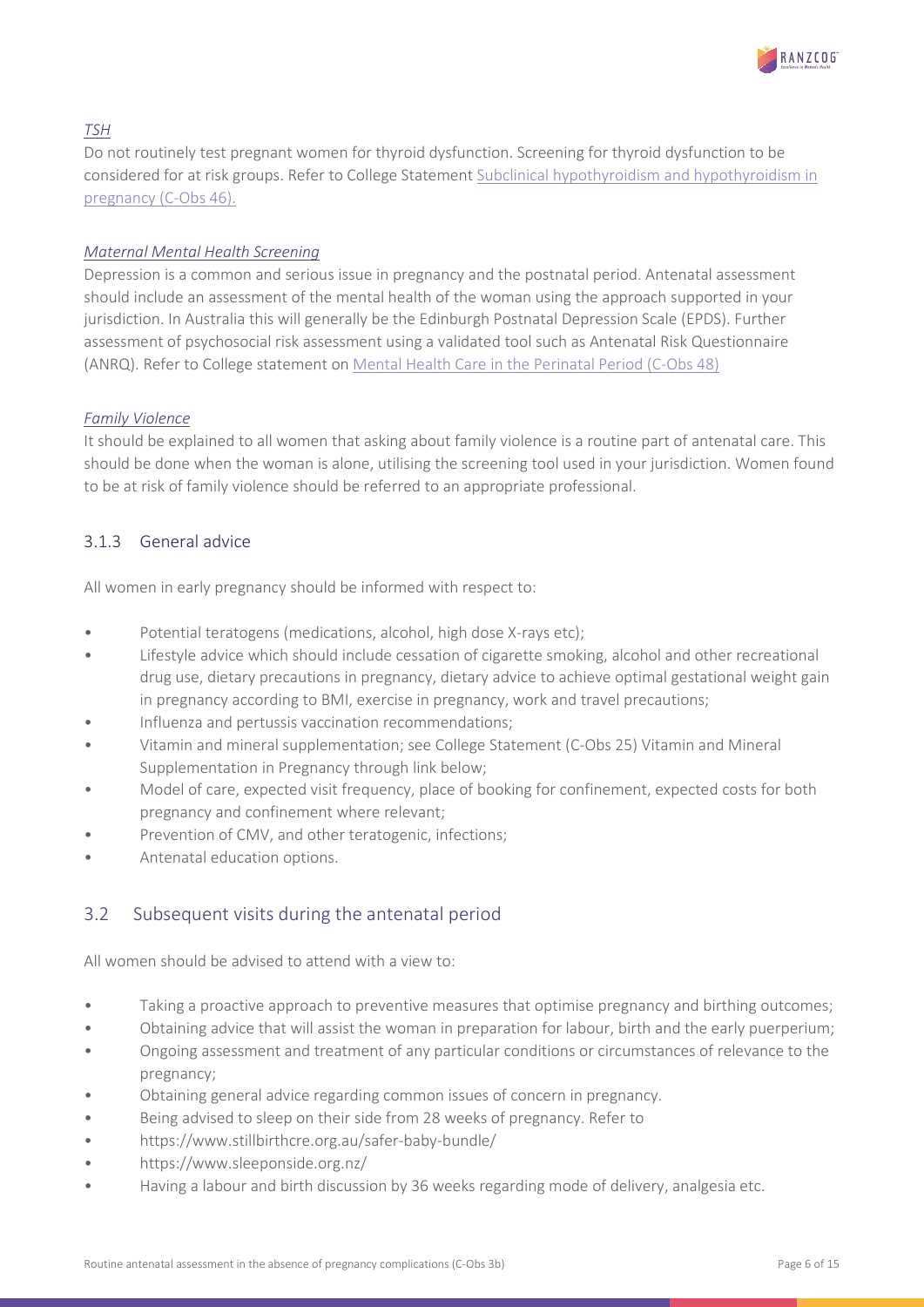

# <span id="page-6-0"></span>3.2.1 Clinical assessment

All women should have a directed clinical assessment at each antenatal visit, with a focus on general wellbeing and early diagnosis of pregnancy complications.

# <span id="page-6-1"></span>3.2.2 Fetal growth assessment

Clinical assessment should include measurement of symphysio-fundal height (SFH) to assist in detection of abnormal fetal growth.

Although it has been difficult to clearly demonstrate an effect of SFH measurement in systematic reviews<sup>4</sup> this reflects the methodology and statistical power of studies performed to date, and differences in technique of SFH measurement used. There is likely to be benefit with the use of serial measurement of SFH, taking into account maternal size and using targeted ultrasound.<sup>5</sup> Bearing in mind that measurement of SFH during an antenatal visit has no associated cost and takes minimal time during routine palpation, there is consensus opinion that measurement and recording of SFH should be a routine part of antenatal visits.<sup>6</sup>

It is recommended that the fundal height measurement is plotted on a customised antenatal growth chart and that early pregnancy risk selection is undertaken for fetal growth restriction with serial scanning recommended for women with specific risk factors. Refer to the following link <https://www.gestation.net/NewZealandalgorithm.htm>

Concerns about fetal growth at any stage of pregnancy should be investigated using an endorsed approach such as that outlined i[n Perinatal Society of Australia & New Zealand position statement on Detection and](https://sanda.psanz.com.au/assets/Uploads/Position-Statement-FGR.pdf)  [Management of Women with Fetal Growth Restriction in Singleton Pregnancies](https://sanda.psanz.com.au/assets/Uploads/Position-Statement-FGR.pdf) (2019) , or [NZ MFM Network](https://www.healthpoint.co.nz/downloadinfo,138318,otherList,qrxtiaam6ix6f02q5yd3.do)  [Guideline for the Management of Suspected Small for Gestational Age Singleton Pregnancies and Infants after](https://www.healthpoint.co.nz/downloadinfo,138318,otherList,qrxtiaam6ix6f02q5yd3.do)  [34 weeks gestation](https://www.healthpoint.co.nz/downloadinfo,138318,otherList,qrxtiaam6ix6f02q5yd3.do) (2014)

Investigations recommended are:

# *Obstetric ultrasound scan*

All women should be offered an obstetric ultrasound before 20 weeks' gestation. In New Zealand it is recommended that the first ultrasound of the pregnancy should ideally be offered when the gestational age is thought to be between 12 and 13+6 weeks' gestation, to confirm viability, accurately establish gestational age, determine the number of viable fetuses, evaluate fetal gross anatomy and, if requested, assess the nuchal translucency (NT) as part of the risk assessment for aneuploidy.

An ultrasound for fetal morphology and placental localisation is recommended usually at 20 weeks gestation. Other scans may be indicated depending on individual circumstances.

# *Gestational diabetes*

Screening for Gestational Diabetes Mellitus is recommended in all pregnant women. The screening approach used should be that endorsed by the local jurisdiction. In Australia that will be the 2014 ADIPS Consensus Guidelines for the Testing and Diagnosis of Hyperglycaemia in Pregnancy in Australia and New Zealand (2014). [Guidelines for the Testing and Diagnosis of Hyperglycaemia in Pregnancy in Australia](https://www.adips.org/downloads/2014ADIPSGDMGuidelinesV18.11.2014_000.pdf)  [and New Zealand\).](https://www.adips.org/downloads/2014ADIPSGDMGuidelinesV18.11.2014_000.pdf)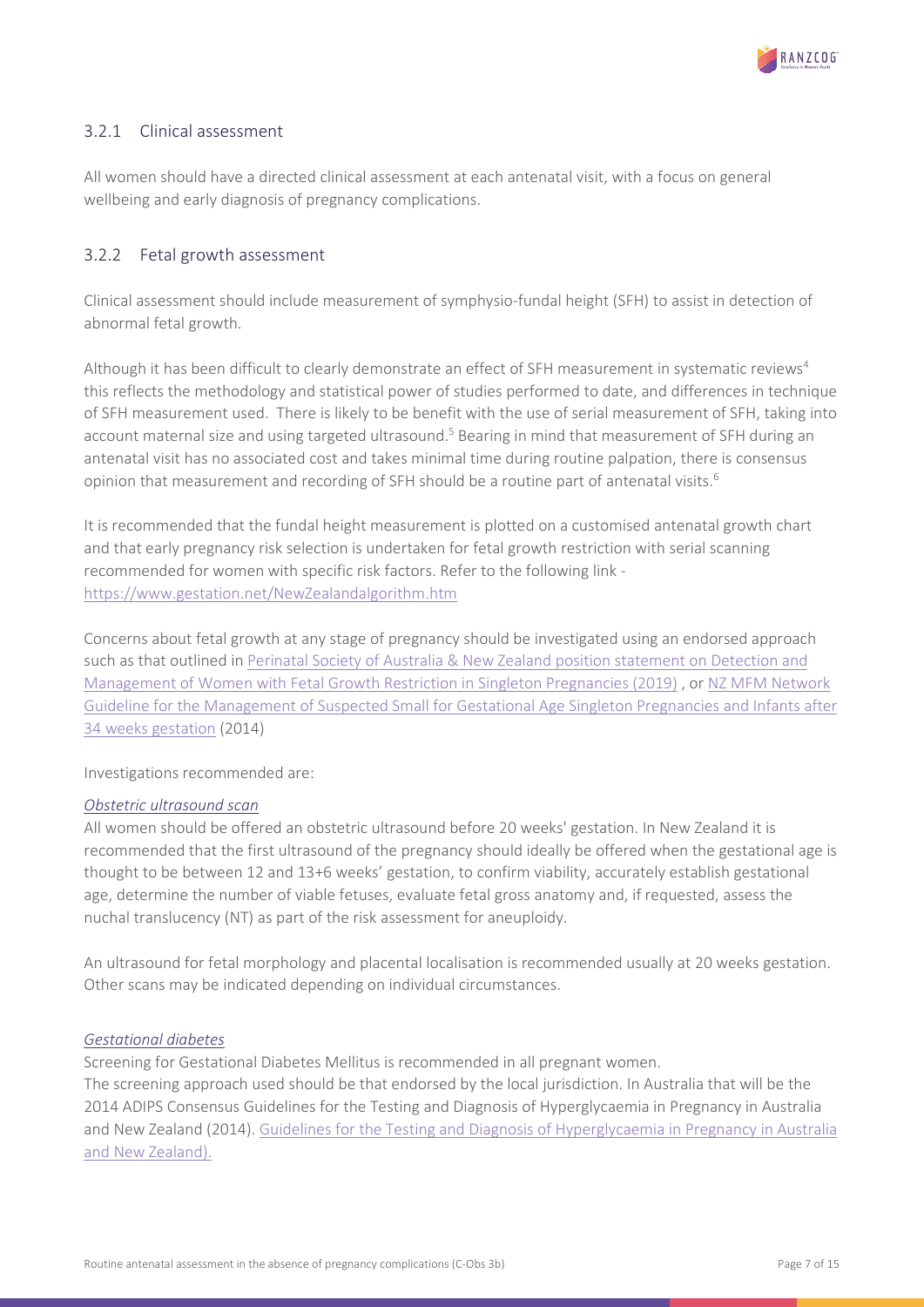

In New Zealand the 2014 [Ministry of Health Guideline Screening, Diagnosis and Management of Gestational](https://www.health.govt.nz/system/files/documents/publications/screening-diagnosis-management-of-gestational-diabetes-in-nz-clinical-practive-guideline-dec14-v2.pdf)  [Diabetes in New Zealand](https://www.health.govt.nz/system/files/documents/publications/screening-diagnosis-management-of-gestational-diabetes-in-nz-clinical-practive-guideline-dec14-v2.pdf) is followed.

[https://www.health.govt.nz/system/files/documents/publications/diabetes-in-pregnancy-quick-reference](https://www.health.govt.nz/system/files/documents/publications/diabetes-in-pregnancy-quick-reference-guide-dec14-v4.pdf)[guide-dec14-v4.pdf](https://www.health.govt.nz/system/files/documents/publications/diabetes-in-pregnancy-quick-reference-guide-dec14-v4.pdf)

# *Group B Streptococcal Disease (GBS)*

Refer to College [Statement Maternal Group B Streptococcus Maternal Group B Streptococcus in Pregnancy:](https://ranzcog.edu.au/RANZCOG_SITE/media/RANZCOG-MEDIA/Women%27s%20Health/Statement%20and%20guidelines/Clinical-Obstetrics/Maternal-Group-B-Streptococcus-in-pregnancy-screening-and-management-(C-Obs-19).pdf?ext=.pdf)  [screening and management \(C-Obs 19\).](https://ranzcog.edu.au/RANZCOG_SITE/media/RANZCOG-MEDIA/Women%27s%20Health/Statement%20and%20guidelines/Clinical-Obstetrics/Maternal-Group-B-Streptococcus-in-pregnancy-screening-and-management-(C-Obs-19).pdf?ext=.pdf)

# *Blood group antibody testing*

Refer to College Statement [Guidelines for the use of Rh-D immunoglobulin \(anti-D\) in obstetrics in Australia](https://ranzcog.edu.au/RANZCOG_SITE/media/RANZCOG-MEDIA/Women%27s%20Health/Statement%20and%20guidelines/Clinical-Obstetrics/Anti-D-guidelines_July-2021.pdf?ext=.pdf)  [\(C-Obs 6\).](https://ranzcog.edu.au/RANZCOG_SITE/media/RANZCOG-MEDIA/Women%27s%20Health/Statement%20and%20guidelines/Clinical-Obstetrics/Anti-D-guidelines_July-2021.pdf?ext=.pdf) Further screening is recommended for Rh negative women at approximately 28 weeks gestation. Screening of Rh-positive women at 28 weeks gestation is at the discretion of the clinician/managing health service.

# *Full blood examination at 28 weeks*

The haemoglobin level and platelet count should be repeated at 28 weeks gestation. If anaemia or thrombocytopenia are detected, further investigation is warranted.

# *Syphilis, Hepatitis B, Hepatitis C, HIV*

It is recommended that tests conducted at earlier antenatal visits be followed by further investigations early in the third trimester (28–32 weeks) and at the time of birth for women at high risk of infection or reinfection or in areas with an ongoing outbreak. Additional tests can be added to expand the testing schedule based on local needs<sup>1</sup>. Consider repeat screening at 28 weeks in high-risk populations. In addition syphilis serology at 36w, birth and 6w post-partum in high prevalence areas and for women at high risk, reassess risk at each visit and test if required<sup>7</sup>. For local issues and clinical management, refer to local guidelines.

# *Vaccination*

Vaccination of pregnant women is strongly recommended to protect them against respiratory illness including Influenza and SARS COVID-19. Refer to College [Statement Influenza Vaccination during Pregnancy \(C-Obs 45\).](https://ranzcog.edu.au/RANZCOG_SITE/media/RANZCOG-MEDIA/Women%27s%20Health/Statement%20and%20guidelines/Clinical-Obstetrics/Influenza-vaccination-in-pregnancy-(C-Obs-45)-Review-March-2017.pdf?ext=.pdf) Data suggests pertussis vaccination during pregnancy is more effective in reducing the risk of pertussis in young infants than vaccination of the mother postpartum. dTpa vaccine is recommended as a single dose during the third trimester of each pregnancy. The optimal time for vaccination is between 20 and 32 weeks.<sup>8</sup>

# <span id="page-7-0"></span>3.3 Tests of fetal wellbeing after 41 weeks

Tests of fetal wellbeing should be considered after 41 weeks gestation. Although there is a lack of high-level evidence on routine surveillance between 41 and 42 weeks. Women should be advised to be vigilant of a change (reduction) in fetal movements between 41 and 42 weeks. From 41 weeks, it may be reasonable to offer twice weekly cardiotocography and ultrasound to assess amniotic fluid index for surveillance of fetal wellbeing.

Detailed and frequent assessment of fetal wellbeing, including an assessment of liquor volume, is strongly recommended in pregnancies at or beyond 42 weeks gestation. However, adverse fetal outcome in late pregnancy is not always predicted by these investigations and the relative risks and benefits of further prolonging the pregnancy should be evaluated in each case. Women should be offered the option of IOL to reduce the risks associated with post-term pregnancy.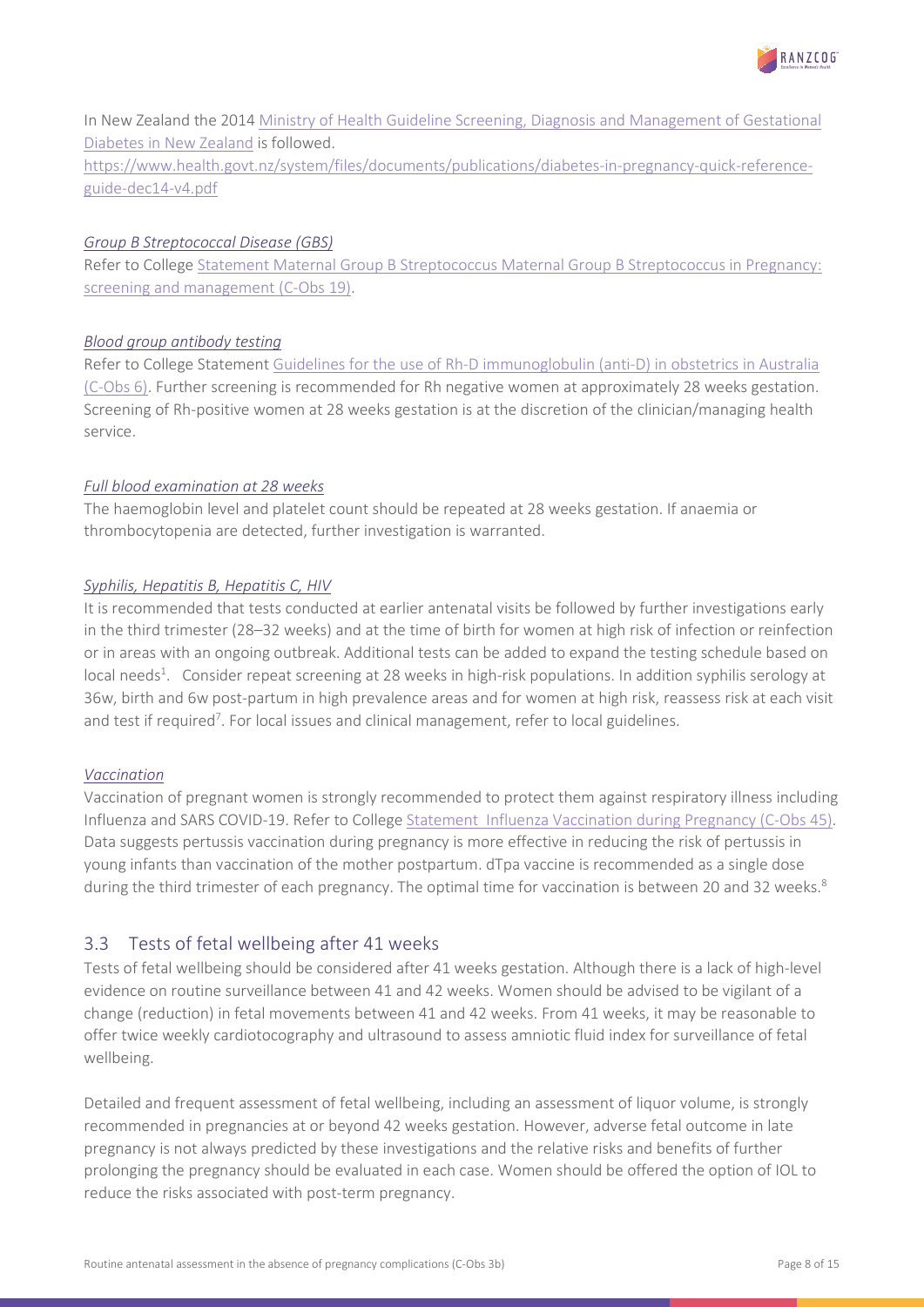

# <span id="page-8-0"></span>4. References

- 1. Department of Health (2020) Clinical Practice Guidelines: Pregnancy Care. Canberra: Australian Government Department of Health.
- 2. The New Zealand Sexual Health Society Incorporated., 2020. Syphilis in Pregnancy Antenatal Management Guidelines for maternal and congenital syphilis. [https://www.nzshs.org/docman/guidelines/management-of-sexual-health](https://www.nzshs.org/docman/guidelines/management-of-sexual-health-conditions/syphilis/syphilis-in-pregnancy/397-syphilis-in-pregnancy-v1-sep-2020/file)[conditions/syphilis/syphilis-in-pregnancy/397-syphilis-in-pregnancy-v1-sep-2020/file](https://www.nzshs.org/docman/guidelines/management-of-sexual-health-conditions/syphilis/syphilis-in-pregnancy/397-syphilis-in-pregnancy-v1-sep-2020/file)
- 3. Palasanthiran P, Starr M, Jones C. Management of perinatal infections. 2014. Available from: https://www.asid.net.au/documents/item/368.
- 4. Robert Peter J, Ho JJ, Valliapan J, Sivasangari S. Symphysial fundal height (SFH) measurement in pregnancy for detecting abnormal fetal growth, Cochrane Database Syst Rev. 2015(9):Cd008136.
- 5. Imdad A, Yakoob MY, Siddiqui S, Bhutta ZA. Screening and triage of intrauterine growth restriction (IUGR) in general population and high risk pregnancies: a systematic review with a focus on reduction of IUGR related stillbirths, BMC Public Health. 2011;11 Suppl 3:S1.
- 6. Morse K, Williams A, Gardosi J. Fetal growth screening by fundal height measurement, Best Pract Res Clin Obstet Gynaecol. 2009;23(6):809-18.
- 7. Australasian Society for HIV, Viral Hepatitis and Sexual Health Medicine (ASHM). Australian Consensus STI Testing Guideline for Aboriginal and Torres Strait Islander People. Australian Government Department of Health. Canberra[. https://ashm.org.au/resources/sexual-health](https://ashm.org.au/resources/sexual-health-resources-list/STI-Testing-Guide-final-digital.pdf)[resources-list/STI-Testing-Guide-final-digital.pdf](https://ashm.org.au/resources/sexual-health-resources-list/STI-Testing-Guide-final-digital.pdf)
- 8. Australian Government. The Australian Immunisation Handbook: 10th Edition 2013. In: Department of Health and Ageing, editor. Canberra 2013.

# <span id="page-8-1"></span>5. Other suggested reading

New Zealand Ministry of Health[. Immunisation Handbook: 2nd Edition 2017](http://immunisation.book.health.govt.nz/) Ministry of Health, editor. Wellington 2017. Available at: <https://www.health.govt.nz/publication/immunisation-handbook-2020>

DoHA (2018) *Clinical Practice Guidelines: Pregnancy Care* Australian Government Department of Health <https://www.clinicalguidelines.gov.au/portal/2589/clinical-practice-guidelines-pregnancy-care-2018-edition>

<https://www.sleeponside.org.nz/>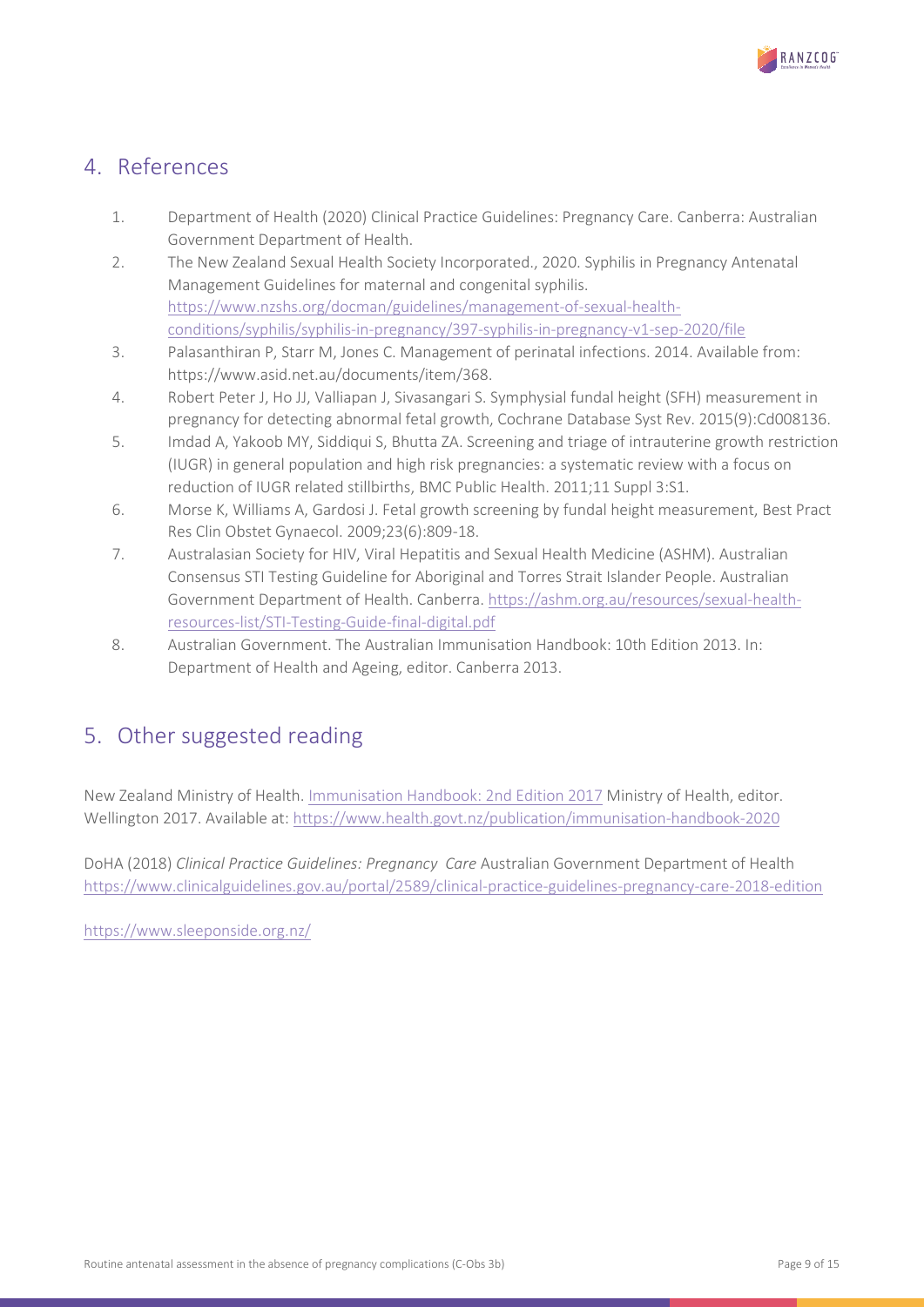

# <span id="page-9-0"></span>6. Links to other College statements

Pre-pregnancy Counselling (C-Obs 03a) [https://ranzcog.edu.au/RANZCOG\\_SITE/media/RANZCOG-](https://ranzcog.edu.au/RANZCOG_SITE/media/RANZCOG-MEDIA/Women%27s%20Health/Statement%20and%20guidelines/Clinical-Obstetrics/Pre-pregnancy-Counselling-(C-Obs-3a)-review-July-2017_1.pdf?ext=.pdf)[MEDIA/Women%27s%20Health/Statement%20and%20guidelines/Clinical-Obstetrics/Pre-pregnancy-](https://ranzcog.edu.au/RANZCOG_SITE/media/RANZCOG-MEDIA/Women%27s%20Health/Statement%20and%20guidelines/Clinical-Obstetrics/Pre-pregnancy-Counselling-(C-Obs-3a)-review-July-2017_1.pdf?ext=.pdf)[Counselling-\(C-Obs-3a\)-review-July-2017\\_1.pdf?ext=.pdf](https://ranzcog.edu.au/RANZCOG_SITE/media/RANZCOG-MEDIA/Women%27s%20Health/Statement%20and%20guidelines/Clinical-Obstetrics/Pre-pregnancy-Counselling-(C-Obs-3a)-review-July-2017_1.pdf?ext=.pdf) Guidelines for the use of RhD immunoglobulin (anti-D) in Obstetrics (C-Obs 06) [https://ranzcog.edu.au/RANZCOG\\_SITE/media/RANZCOG-](https://ranzcog.edu.au/RANZCOG_SITE/media/RANZCOG-MEDIA/Women%27s%20Health/Statement%20and%20guidelines/Clinical-Obstetrics/Use-of-Rh(D)-Isoimmunisation-(C-Obs-6).pdf?ext=.pdf)[MEDIA/Women%27s%20Health/Statement%20and%20guidelines/Clinical-Obstetrics/Use-of-Rh\(D\)-](https://ranzcog.edu.au/RANZCOG_SITE/media/RANZCOG-MEDIA/Women%27s%20Health/Statement%20and%20guidelines/Clinical-Obstetrics/Use-of-Rh(D)-Isoimmunisation-(C-Obs-6).pdf?ext=.pdf) [Isoimmunisation-\(C-Obs-6\).pdf?ext=.pdf](https://ranzcog.edu.au/RANZCOG_SITE/media/RANZCOG-MEDIA/Women%27s%20Health/Statement%20and%20guidelines/Clinical-Obstetrics/Use-of-Rh(D)-Isoimmunisation-(C-Obs-6).pdf?ext=.pdf) Diagnosis of Gestational Diabetes Mellitus (C-Obs 07) [https://ranzcog.edu.au/RANZCOG\\_SITE/media/RANZCOG-](https://ranzcog.edu.au/RANZCOG_SITE/media/RANZCOG-MEDIA/Women%27s%20Health/Statement%20and%20guidelines/Clinical-Obstetrics/Diagnosis-of-GDM-(C-Obs-7)-review-July-2017.pdf?ext=.pdf)[MEDIA/Women%27s%20Health/Statement%20and%20guidelines/Clinical-Obstetrics/Diagnosis-of-GDM-\(C-](https://ranzcog.edu.au/RANZCOG_SITE/media/RANZCOG-MEDIA/Women%27s%20Health/Statement%20and%20guidelines/Clinical-Obstetrics/Diagnosis-of-GDM-(C-Obs-7)-review-July-2017.pdf?ext=.pdf)[Obs-7\)-review-July-2017.pdf?ext=.pdf](https://ranzcog.edu.au/RANZCOG_SITE/media/RANZCOG-MEDIA/Women%27s%20Health/Statement%20and%20guidelines/Clinical-Obstetrics/Diagnosis-of-GDM-(C-Obs-7)-review-July-2017.pdf?ext=.pdf) Maternal Group B Streptococcus in pregnancy: screening and management (C-Obs 19) [https://ranzcog.edu.au/RANZCOG\\_SITE/media/RANZCOG-](https://ranzcog.edu.au/RANZCOG_SITE/media/RANZCOG-MEDIA/Women%27s%20Health/Statement%20and%20guidelines/Clinical-Obstetrics/Maternal-Group-B-Streptococcus-in-pregnancy-screening-and-management-(C-Obs-19).pdf?ext=.pdf)[MEDIA/Women%27s%20Health/Statement%20and%20guidelines/Clinical-Obstetrics/Maternal-Group-B-](https://ranzcog.edu.au/RANZCOG_SITE/media/RANZCOG-MEDIA/Women%27s%20Health/Statement%20and%20guidelines/Clinical-Obstetrics/Maternal-Group-B-Streptococcus-in-pregnancy-screening-and-management-(C-Obs-19).pdf?ext=.pdf)[Streptococcus-in-pregnancy-screening-and-management-\(C-Obs-19\).pdf?ext=.pdf](https://ranzcog.edu.au/RANZCOG_SITE/media/RANZCOG-MEDIA/Women%27s%20Health/Statement%20and%20guidelines/Clinical-Obstetrics/Maternal-Group-B-Streptococcus-in-pregnancy-screening-and-management-(C-Obs-19).pdf?ext=.pdf) Vitamin and Mineral Supplementation in Pregnancy (C-Obs 25) [https://ranzcog.edu.au/RANZCOG\\_SITE/media/RANZCOG-](https://ranzcog.edu.au/RANZCOG_SITE/media/RANZCOG-MEDIA/Women%27s%20Health/Statement%20and%20guidelines/Clinical-Obstetrics/Vitamin-and-mineral-supplementation-in-pregnancy-(C-Obs-25).pdf?ext=.pdf)[MEDIA/Women%27s%20Health/Statement%20and%20guidelines/Clinical-Obstetrics/Vitamin-and-mineral](https://ranzcog.edu.au/RANZCOG_SITE/media/RANZCOG-MEDIA/Women%27s%20Health/Statement%20and%20guidelines/Clinical-Obstetrics/Vitamin-and-mineral-supplementation-in-pregnancy-(C-Obs-25).pdf?ext=.pdf)[supplementation-in-pregnancy-\(C-Obs-25\).pdf?ext=.pdf](https://ranzcog.edu.au/RANZCOG_SITE/media/RANZCOG-MEDIA/Women%27s%20Health/Statement%20and%20guidelines/Clinical-Obstetrics/Vitamin-and-mineral-supplementation-in-pregnancy-(C-Obs-25).pdf?ext=.pdf) Pre-pregnancy and Pregnancy Vaccinations (C-Obs 44) [https://ranzcog.edu.au/RANZCOG\\_SITE/media/RANZCOG-](https://ranzcog.edu.au/RANZCOG_SITE/media/RANZCOG-MEDIA/Women%27s%20Health/Statement%20and%20guidelines/Clinical-Obstetrics/Pre-pregnancy-and-Pregnancy-Related-Vaccinations-(C-Obs-44)_1.pdf?ext=.pdf)[MEDIA/Women%27s%20Health/Statement%20and%20guidelines/Clinical-Obstetrics/Pre-pregnancy-and-](https://ranzcog.edu.au/RANZCOG_SITE/media/RANZCOG-MEDIA/Women%27s%20Health/Statement%20and%20guidelines/Clinical-Obstetrics/Pre-pregnancy-and-Pregnancy-Related-Vaccinations-(C-Obs-44)_1.pdf?ext=.pdf)[Pregnancy-Related-Vaccinations-\(C-Obs-44\)\\_1.pdf?ext=.pdf](https://ranzcog.edu.au/RANZCOG_SITE/media/RANZCOG-MEDIA/Women%27s%20Health/Statement%20and%20guidelines/Clinical-Obstetrics/Pre-pregnancy-and-Pregnancy-Related-Vaccinations-(C-Obs-44)_1.pdf?ext=.pdf) Influenza Vaccination during Pregnancy ( and in women planning pregnancy) (C-Obs 45) [https://ranzcog.edu.au/RANZCOG\\_SITE/media/RANZCOG-](https://ranzcog.edu.au/RANZCOG_SITE/media/RANZCOG-MEDIA/Women%27s%20Health/Statement%20and%20guidelines/Clinical-Obstetrics/Influenza-vaccination-in-pregnancy-(C-Obs-45)-Review-March-2017.pdf?ext=.pdf)[MEDIA/Women%27s%20Health/Statement%20and%20guidelines/Clinical-Obstetrics/Influenza-vaccination-in](https://ranzcog.edu.au/RANZCOG_SITE/media/RANZCOG-MEDIA/Women%27s%20Health/Statement%20and%20guidelines/Clinical-Obstetrics/Influenza-vaccination-in-pregnancy-(C-Obs-45)-Review-March-2017.pdf?ext=.pdf)[pregnancy-\(C-Obs-45\)-Review-March-2017.pdf?ext=.pdf](https://ranzcog.edu.au/RANZCOG_SITE/media/RANZCOG-MEDIA/Women%27s%20Health/Statement%20and%20guidelines/Clinical-Obstetrics/Influenza-vaccination-in-pregnancy-(C-Obs-45)-Review-March-2017.pdf?ext=.pdf) Testing for hypothyroidism during pregnancy with serum TSH (C-Obs 46) [https://ranzcog.edu.au/RANZCOG\\_SITE/media/RANZCOG-](https://ranzcog.edu.au/RANZCOG_SITE/media/RANZCOG-MEDIA/Women%27s%20Health/Statement%20and%20guidelines/Clinical-Obstetrics/Testing-for-hypothyroidism-during-pregnancy-with-serum-TSH-(C-Obs-46)-Review-July-2015.pdf?ext=.pdf)[MEDIA/Women%27s%20Health/Statement%20and%20guidelines/Clinical-Obstetrics/Testing-for](https://ranzcog.edu.au/RANZCOG_SITE/media/RANZCOG-MEDIA/Women%27s%20Health/Statement%20and%20guidelines/Clinical-Obstetrics/Testing-for-hypothyroidism-during-pregnancy-with-serum-TSH-(C-Obs-46)-Review-July-2015.pdf?ext=.pdf)[hypothyroidism-during-pregnancy-with-serum-TSH-\(C-Obs-46\)-Review-July-2015.pdf?ext=.pdf](https://ranzcog.edu.au/RANZCOG_SITE/media/RANZCOG-MEDIA/Women%27s%20Health/Statement%20and%20guidelines/Clinical-Obstetrics/Testing-for-hypothyroidism-during-pregnancy-with-serum-TSH-(C-Obs-46)-Review-July-2015.pdf?ext=.pdf) Management of Hepatitis B in Pregnancy (C-Obs 50) [https://ranzcog.edu.au/RANZCOG\\_SITE/media/RANZCOG-](https://ranzcog.edu.au/RANZCOG_SITE/media/RANZCOG-MEDIA/Women%27s%20Health/Statement%20and%20guidelines/Clinical-Obstetrics/Management-of-Hepatitis-B-in-Pregnancy-(C-Obs-50)-Review-July-2016.pdf?ext=.pdf)[MEDIA/Women%27s%20Health/Statement%20and%20guidelines/Clinical-Obstetrics/Management-of-](https://ranzcog.edu.au/RANZCOG_SITE/media/RANZCOG-MEDIA/Women%27s%20Health/Statement%20and%20guidelines/Clinical-Obstetrics/Management-of-Hepatitis-B-in-Pregnancy-(C-Obs-50)-Review-July-2016.pdf?ext=.pdf)[Hepatitis-B-in-Pregnancy-\(C-Obs-50\)-Review-July-2016.pdf?ext=.pdf](https://ranzcog.edu.au/RANZCOG_SITE/media/RANZCOG-MEDIA/Women%27s%20Health/Statement%20and%20guidelines/Clinical-Obstetrics/Management-of-Hepatitis-B-in-Pregnancy-(C-Obs-50)-Review-July-2016.pdf?ext=.pdf) Management of Hepatitis C in Pregnancy (C-Obs 51) [https://ranzcog.edu.au/RANZCOG\\_SITE/media/RANZCOG-](https://ranzcog.edu.au/RANZCOG_SITE/media/RANZCOG-MEDIA/Women%27s%20Health/Statement%20and%20guidelines/Clinical%20-%20Gynaecology/Management-of-Hepatitis-C-in-Pregnancy-(C-Obs-51).pdf?ext=.pdf)[MEDIA/Women%27s%20Health/Statement%20and%20guidelines/Clinical%20-](https://ranzcog.edu.au/RANZCOG_SITE/media/RANZCOG-MEDIA/Women%27s%20Health/Statement%20and%20guidelines/Clinical%20-%20Gynaecology/Management-of-Hepatitis-C-in-Pregnancy-(C-Obs-51).pdf?ext=.pdf) [%20Gynaecology/Management-of-Hepatitis-C-in-Pregnancy-\(C-Obs-51\).pdf?ext=.pdf](https://ranzcog.edu.au/RANZCOG_SITE/media/RANZCOG-MEDIA/Women%27s%20Health/Statement%20and%20guidelines/Clinical%20-%20Gynaecology/Management-of-Hepatitis-C-in-Pregnancy-(C-Obs-51).pdf?ext=.pdf) Consent and provision of information to patients in Australia regarding proposed treatment (C-Gen 02a) [https://ranzcog.edu.au/RANZCOG\\_SITE/media/RANZCOG-](https://ranzcog.edu.au/RANZCOG_SITE/media/RANZCOG-MEDIA/Women%27s%20Health/Statement%20and%20guidelines/Clinical%20-%20General/Consent-and-provision-of-information-to-patients-in-Australia-(C-Gen-2a).pdf?ext=.pdfn)[MEDIA/Women%27s%20Health/Statement%20and%20guidelines/Clinical%20-%20General/Consent-and](https://ranzcog.edu.au/RANZCOG_SITE/media/RANZCOG-MEDIA/Women%27s%20Health/Statement%20and%20guidelines/Clinical%20-%20General/Consent-and-provision-of-information-to-patients-in-Australia-(C-Gen-2a).pdf?ext=.pdfn)[provision-of-information-to-patients-in-Australia-\(C-Gen-2a\).pdf?ext=.pdfn](https://ranzcog.edu.au/RANZCOG_SITE/media/RANZCOG-MEDIA/Women%27s%20Health/Statement%20and%20guidelines/Clinical%20-%20General/Consent-and-provision-of-information-to-patients-in-Australia-(C-Gen-2a).pdf?ext=.pdfn) n Consent and provision of information to patients in New Zealand regarding proposed treatment (C-Gen 02b)

[https://ranzcog.edu.au/RANZCOG\\_SITE/media/RANZCOG-](https://ranzcog.edu.au/RANZCOG_SITE/media/RANZCOG-MEDIA/Women%27s%20Health/Statement%20and%20guidelines/Clinical%20-%20General/Consent-and-provision-of-information-NZ-(C-Gen-2b).pdf?ext=.pdf)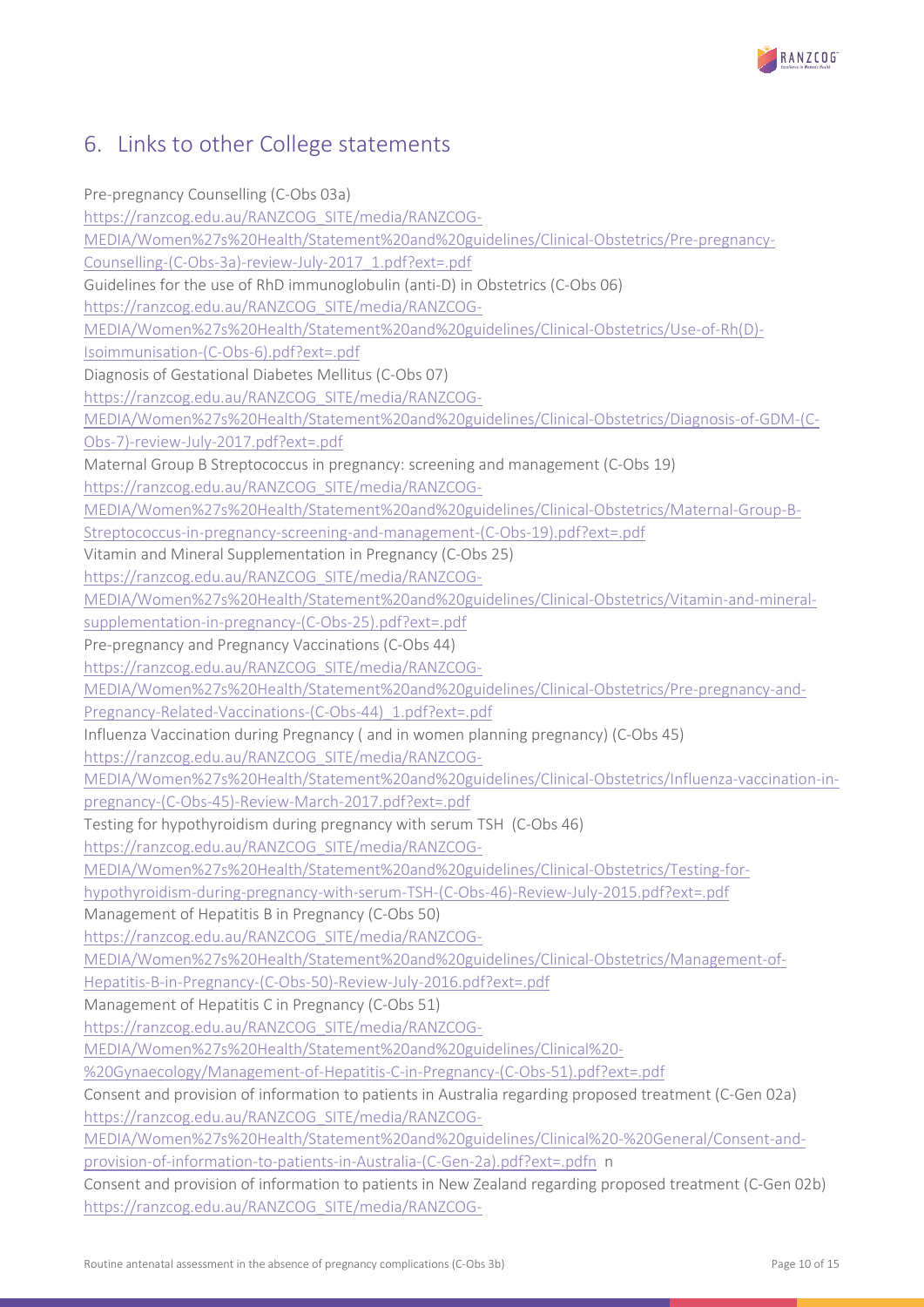

[MEDIA/Women%27s%20Health/Statement%20and%20guidelines/Clinical%20-%20General/Consent-and](https://ranzcog.edu.au/RANZCOG_SITE/media/RANZCOG-MEDIA/Women%27s%20Health/Statement%20and%20guidelines/Clinical%20-%20General/Consent-and-provision-of-information-NZ-(C-Gen-2b).pdf?ext=.pdf)[provision-of-information-NZ-\(C-Gen-2b\).pdf?ext=.pdf](https://ranzcog.edu.au/RANZCOG_SITE/media/RANZCOG-MEDIA/Women%27s%20Health/Statement%20and%20guidelines/Clinical%20-%20General/Consent-and-provision-of-information-NZ-(C-Gen-2b).pdf?ext=.pdf)

Evidence-based Medicine, Obstetrics and Gynaecology (C-Gen 15)

[https://ranzcog.edu.au/RANZCOG\\_SITE/media/RANZCOG-](https://ranzcog.edu.au/RANZCOG_SITE/media/RANZCOG-MEDIA/Women%27s%20Health/Statement%20and%20guidelines/Clinical%20-%20General/Evidence-based_Medicine_Obstetrics_and_Gynaecology_(C-Gen-15)-March-2021.pdf?ext=.pdf)

[MEDIA/Women%27s%20Health/Statement%20and%20guidelines/Clinical%20-%20General/Evidence-](https://ranzcog.edu.au/RANZCOG_SITE/media/RANZCOG-MEDIA/Women%27s%20Health/Statement%20and%20guidelines/Clinical%20-%20General/Evidence-based_Medicine_Obstetrics_and_Gynaecology_(C-Gen-15)-March-2021.pdf?ext=.pdf)

based Medicine Obstetrics and Gynaecology (C-Gen-15)-March-2021.pdf?ext=.pdf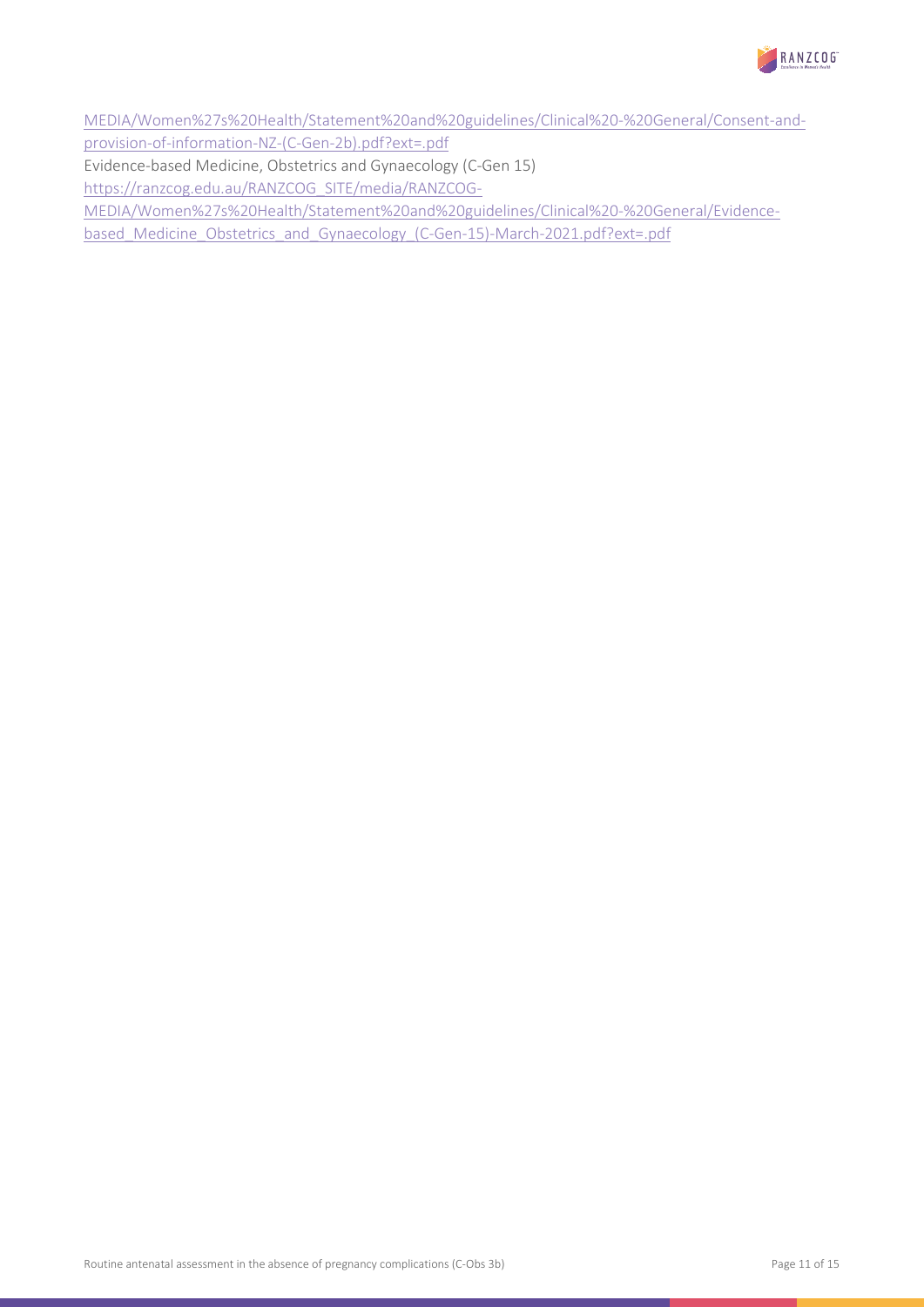

# <span id="page-11-0"></span>Appendices

# <span id="page-11-1"></span>Appendix A Women's Health Committee Membership

| Name                             | <b>Position on Committee</b>                         |
|----------------------------------|------------------------------------------------------|
| Dr Scott White                   | Chair                                                |
| Dr Gillian Gibson                | Deputy Chair, Gynaecology                            |
| Dr Anna Clare                    | Deputy Chair, Obstetrics                             |
| Associate Professor Amanda Henry | Member and Councillor                                |
| Dr Samantha Scherman             | Member and Councillor                                |
| Dr Marilla Druitt                | Member and Councillor                                |
| Dr Frank O'Keeffe                | Member and Councillor                                |
| Dr Kasia Siwicki                 | Member and Councillor                                |
| Dr Jessica Caudwell-Hall         | Member and Councillor                                |
| Dr Sue Belgrave                  | Member and Councillor                                |
| Dr Marilyn Clarke                | Aboriginal and Torres Strait Islander Representative |
| Professor Kirsten Black          | SRHSIG Chair                                         |
| Dr Nisha Khot                    | Member and SIMG Representative                       |
| Dr Judith Gardiner               | Diplomate Representative                             |
| Dr Angela Brown                  | Midwifery Representative, Australia                  |
| Ms Adrienne Priday               | Midwifery Representative, New Zealand                |
| Ms Leigh Toomey                  | Community Representative                             |
| Dr Rania Abdou                   | Trainee Representative                               |
| Dr Philip Suisted                | Māori Representative                                 |
| Prof Caroline De Costa           | Co-opted member (ANZJOG member)                      |
| Dr Steve Resnick                 | Co-opted member                                      |

# <span id="page-11-2"></span>Appendix B Overview of the development and review process for this statement

# *i. Steps in developing and updating this statement*

This statement was originally developed in July 1992 and was most recently reviewed in March 2022. The Women's Health Committee carried out the following steps in reviewing this statement:

- Declarations of interest were sought from all members prior to reviewing this statement.
- Structured clinical questions were developed and agreed upon.
- An updated literature search to answer the clinical questions was undertaken.
- At the March 2022 teleconference, the existing consensus-based recommendations were reviewed and updated (where appropriate) based on the available body of evidence and clinical expertise. Recommendations were graded as set out below in Appendix B part iii)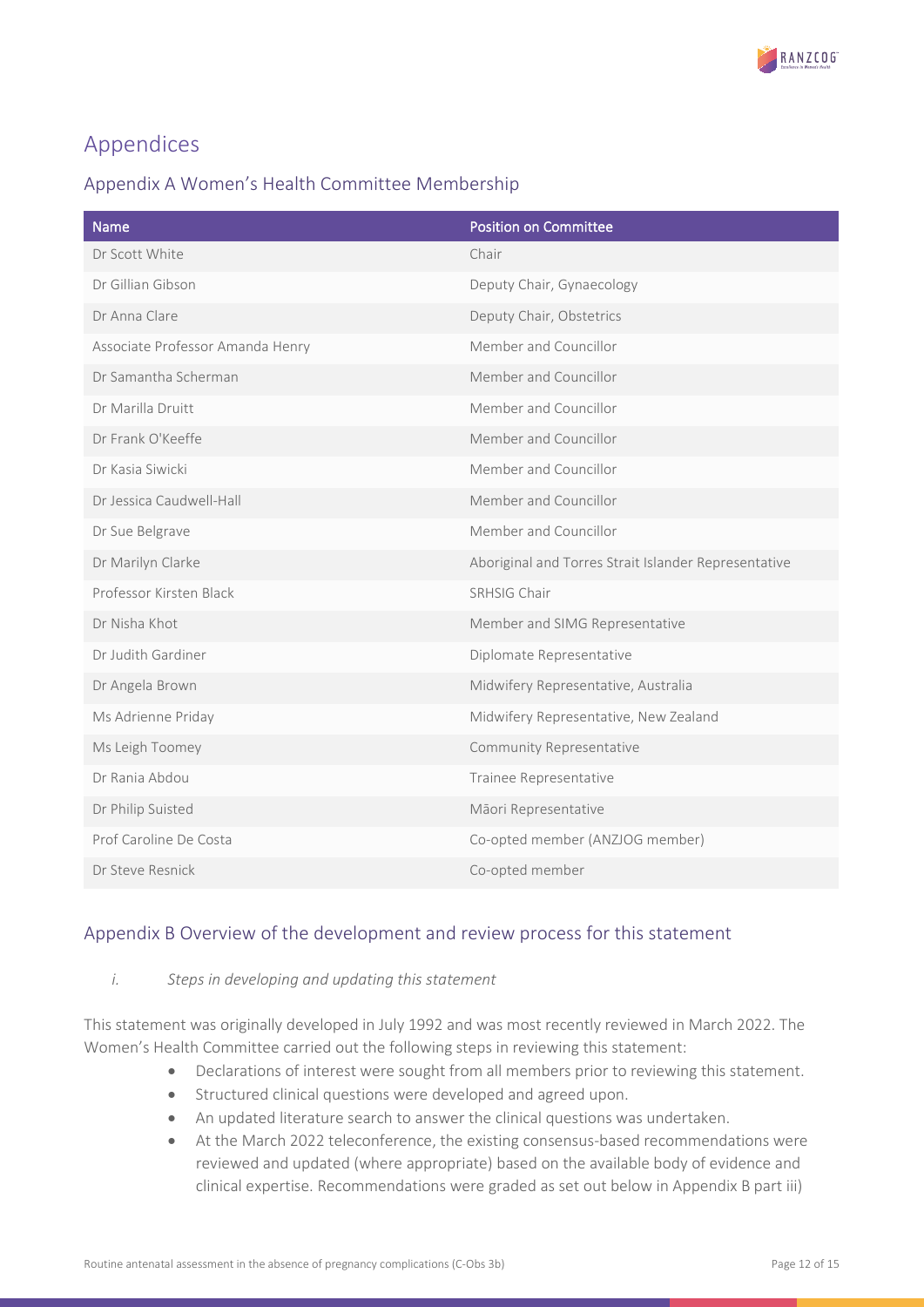

# *ii. Declaration of interest process and management*

Declaring interests is essential in order to prevent any potential conflict between the private interests of members, and their duties as part of the Women's Health Committee.

A declaration of interest form specific to guidelines and statements was developed by RANZCOG and approved by the RANZCOG Board in September 2012. The Women's Health Committee members were required to declare their relevant interests in writing on this form prior to participating in the review of this statement.

Members were required to update their information as soon as they become aware of any changes to their interests and there was also a standing agenda item at each meeting where declarations of interest were called for and recorded as part of the meeting minutes.

There were no significant real or perceived conflicts of interest that required management during the process of updating this statement.

# *iii. Grading of recommendations*

Each recommendation in this College statement is given an overall grade as per the table below, based on the National Health and Medical Research Council (NHMRC) Levels of Evidence and Grades of Recommendations for Developers of Guidelines. Where no robust evidence was available but there was sufficient consensus within the Women's Health Committee, consensus-based recommendations were developed or existing ones updated and are identifiable as such. Consensus-based recommendations were agreed to by the entire committee. Good Practice Notes are highlighted throughout and provide practical guidance to facilitate implementation. These were also developed through consensus of the entire committee.

| Recommendation category   |           | <b>Description</b>                                                                                          |
|---------------------------|-----------|-------------------------------------------------------------------------------------------------------------|
| Evidence-based            | A         | Body of evidence can be trusted to guide practice                                                           |
|                           | B         | Body of evidence can be trusted to guide practice in most<br>situations                                     |
|                           | $\subset$ | Body of evidence provides some support for<br>recommendation(s) but care should be taken in its application |
|                           | D         | The body of evidence is weak and the recommendation must<br>be applied with caution                         |
| Consensus-based           |           | Recommendation based on clinical opinion and expertise as<br>insufficient evidence available                |
| <b>Good Practice Note</b> |           | Practical advice and information based on clinical opinion and<br>expertise                                 |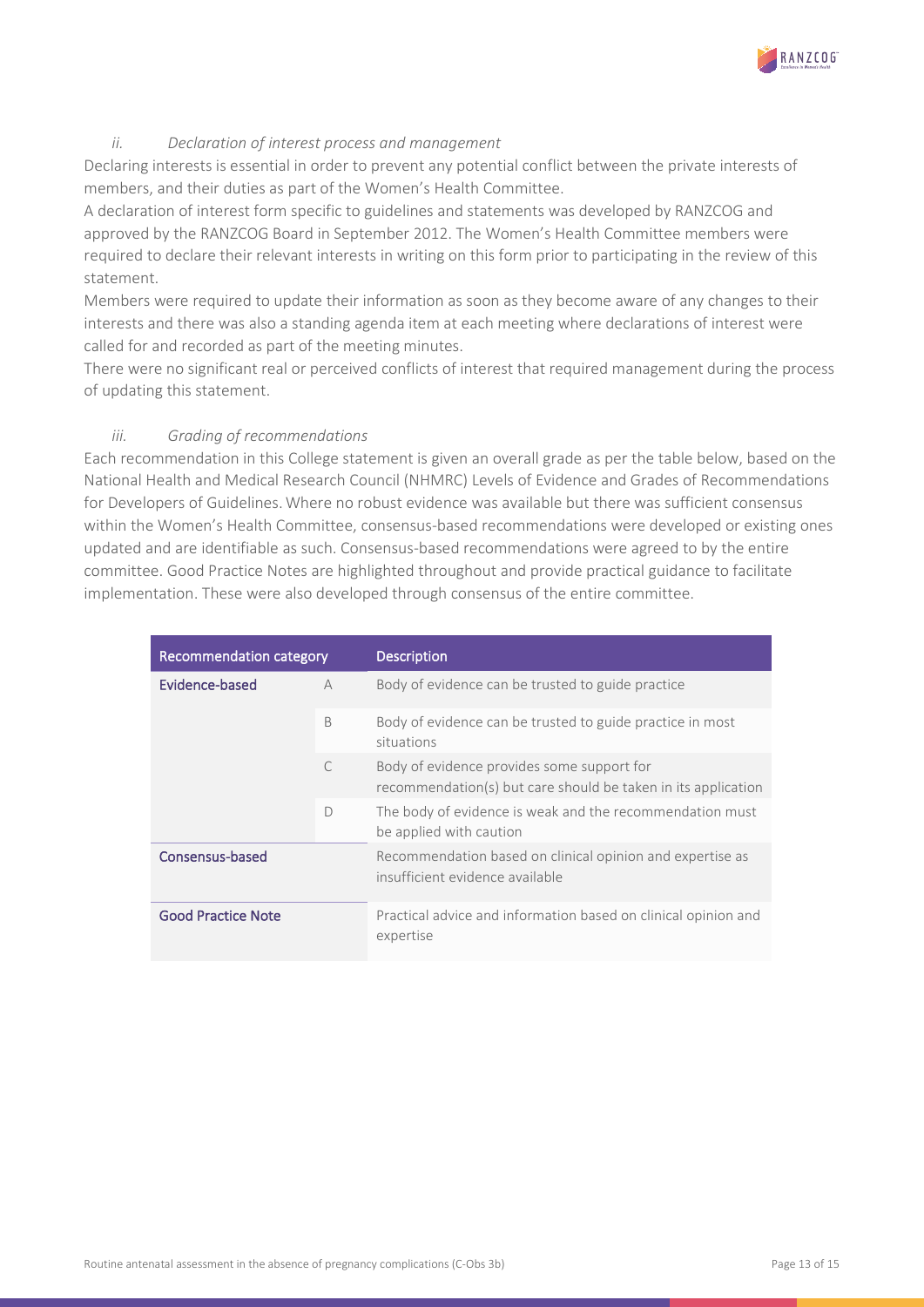

# <span id="page-13-0"></span>Appendix C Full Disclaimer

# Purpose

This Statement has been developed to provide general advice to practitioners about women's health issues concerning routine antenatal assessment and should not be relied on as a substitute for proper assessment with respect to the particular circumstances of each case and the needs of any person. It is the responsibility of each practitioner to have regard to the particular circumstances of each case. Clinical management should be responsive to the needs of the individual person with a need for antenatal assessment and the particular circumstances of each case.

# Quality of information

The information available in Routine antenatal assessment in the absence of pregnancy complications (C-Obs 3b) is intended as a guide and provided for information purposes only. The information is based on the Australian/New Zealand context using the best available evidence and information at the time of preparation. While the Royal Australian and New Zealand College of Obstetricians and Gynaecologists (RANZCOG) had endeavoured to ensure that information is accurate and current at the time of preparation, it takes no responsibility for matters arising from changed circumstances or information or material that may have become subsequently available. The use of this information is entirely at your own risk and responsibility. For the avoidance of doubt, the materials were not developed for use by patients, and patients must seek medical advice in relation to any treatment. The material includes the views or recommendations of third parties and does not necessarily reflect the views of RANZCOG or indicate a commitment to a particular course of action.

# Third-party sites

Any information linked in this Statement is provided for the user's convenience and does not constitute an endorsement or a recommendation or indicate a commitment to a particular course of action of this information, material, or content unless specifically stated otherwise.

RANZCOG disclaims, to the maximum extent permitted by law any responsibility and all liability (including without limitation, liability in negligence) to you or any third party for inaccurate, out of context, incomplete or unavailable information contained on the third-party website, or for whether the information contained on those websites is suitable for your needs or the needs of any third party for all expenses, losses, damages and costs incurred.

# Exclusion of liability

The College disclaims, to the maximum extent permitted by law, all responsibility and all liability (including without limitation, liability in negligence) to you or any third party for any loss or damage which may result from your or any third party's use of or reliance of this guideline, including the materials within or referred to throughout this document being in any way inaccurate, out of context, incomplete or unavailable for all expenses, losses, damages, and costs incurred.

# Exclusion of warranties

To the maximum extent permitted by law, RANZCOG makes no representation, endorsement or warranty of any kind, expressed or implied in relation to the materials within or referred to throughout this guideline being in any way inaccurate, out of context, incomplete or unavailable for all expenses, losses, damages and costs incurred.

These terms and conditions will be constructed according to and are governed by the laws of Victoria, Australia.